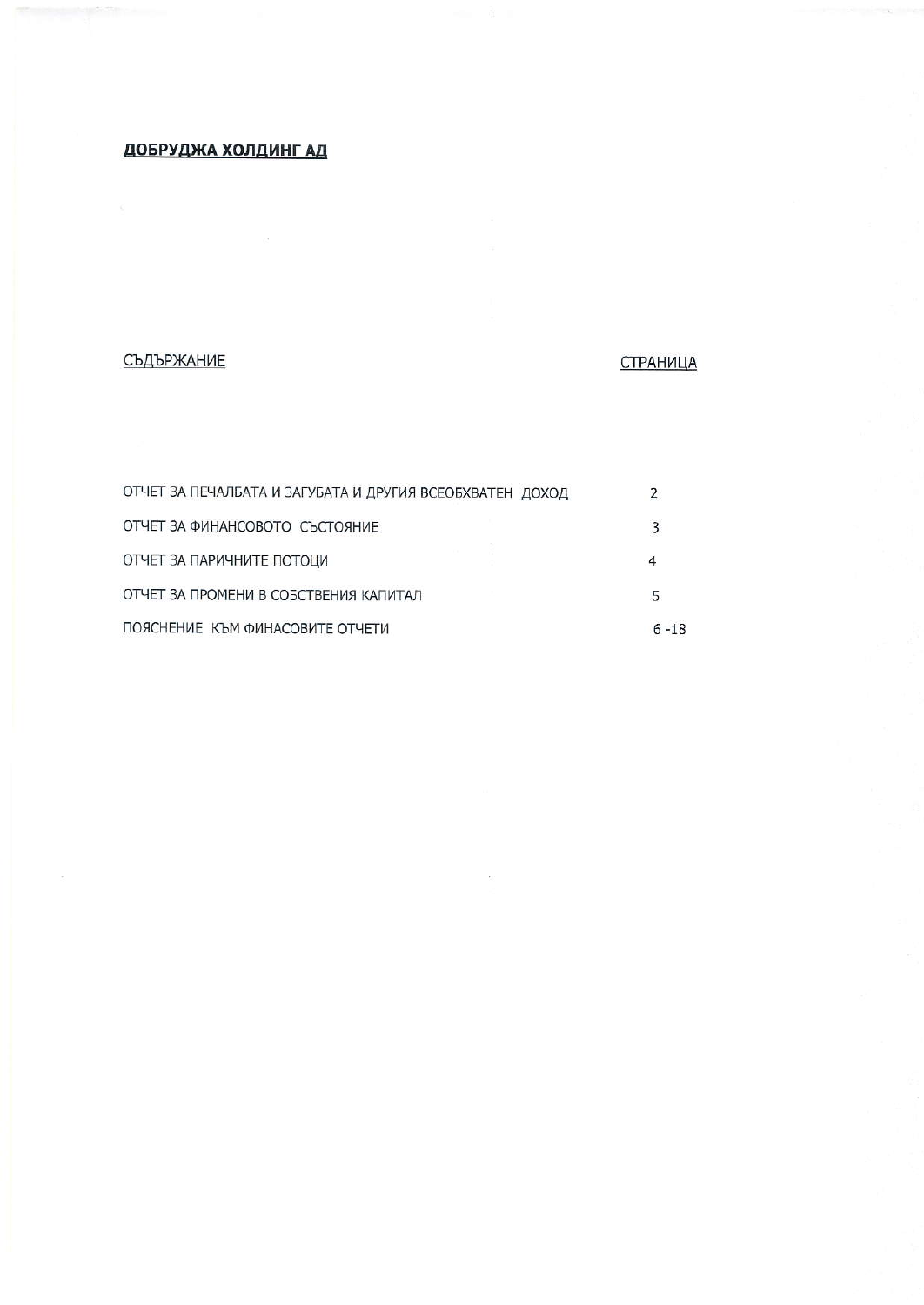# ОТЧЕТ ЗА ПЕЧАЛБАТА, ЗАГУБАТА И ДРУГИЯ ВСЕОБХВАТЕН ДОХОД

за периода януари-декември 2014 г.

|                                         | Приложение     | 31,12,2014     | 31,12,2013     |  |
|-----------------------------------------|----------------|----------------|----------------|--|
|                                         |                | <b>BGN'000</b> | <b>BGN'000</b> |  |
| Приходи                                 |                |                |                |  |
| Приходи                                 | $\overline{3}$ |                | 3              |  |
| Общо приходи                            |                |                | 3              |  |
| Разходи                                 |                |                |                |  |
| Разходи за материали и консумативи      | $\overline{4}$ | (1)            | (2)            |  |
| Разходи за външни услуги                | 5              | (24)           | (36)           |  |
| Разходи за персонала                    | 6              | (25)           | (26)           |  |
| Разходи за амортизации                  |                |                | (1)            |  |
| Други оперативни разходи                | $\overline{z}$ | (43)           | (5)            |  |
| Общо разходи                            |                | (93)           | (70)           |  |
| Загуба от оперативна дейност            |                | (93)           | (67)           |  |
| Финансови разходи                       | $\mathcal S$   | (1)            | (42)           |  |
| Финансови приходи -лихви                | 8              | 52             | 55             |  |
| Други доходи /нетно/                    |                |                |                |  |
| Печалба/(загуба) преди данъци           |                | (42)           | (54)           |  |
| Нетна Печалба/Загуба                    |                | (42)           | (65)           |  |
| Общ всеобхватен доход за периода        |                | (42)           | (119)          |  |
| Нетна Печалба/Загуба на акция в<br>лева |                | (0, 14)        | (0, 40)        |  |

0769

Неразделна част от отчета е пояснението към него от стр.6 до стр. 18

Силвия Парушева

20.03.2014 г.

Съставител:

Изпълнителен директор & 0 Радостина Рафаилова Сълзина Василева Регистриран одитор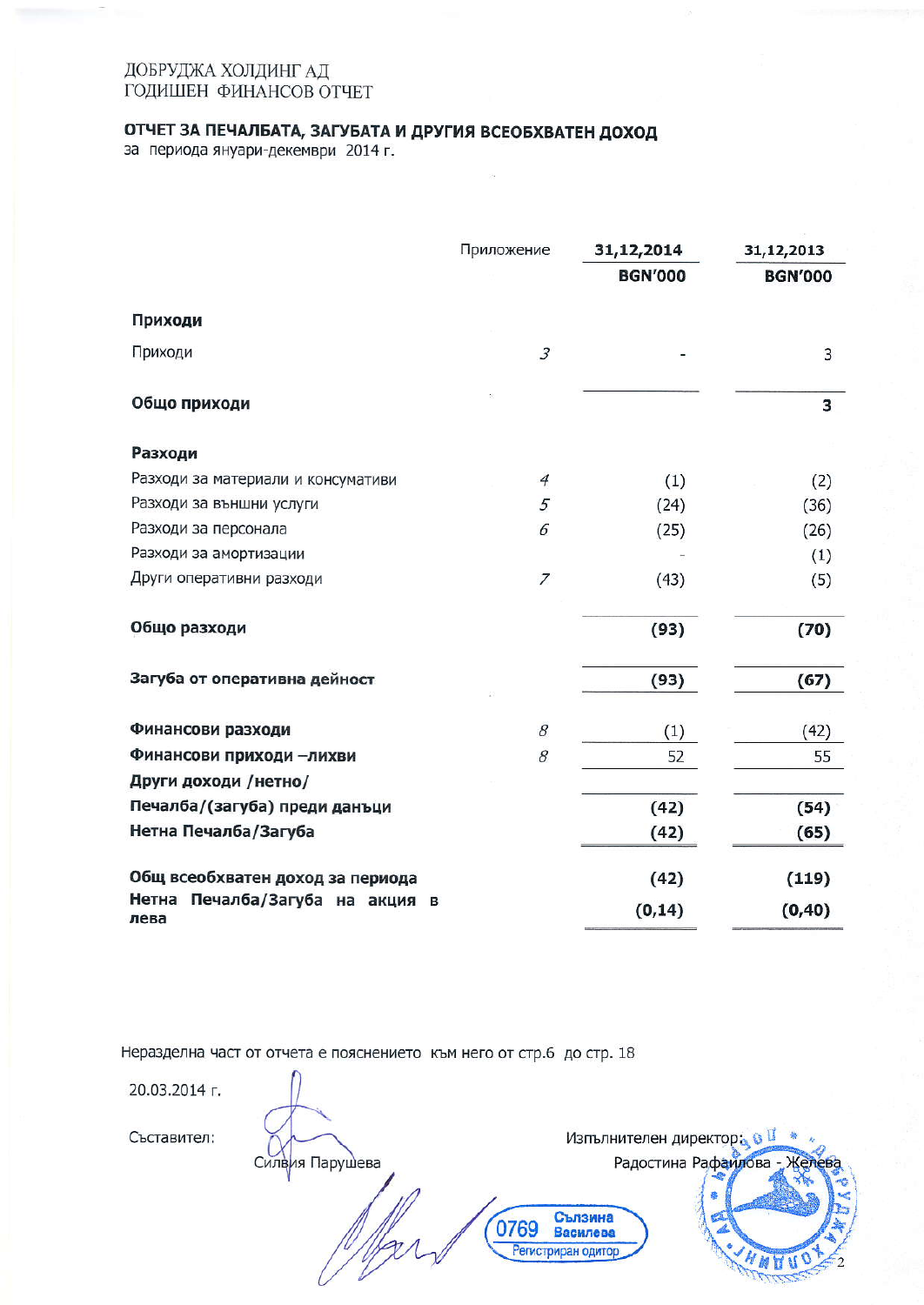#### ОТЧЕТ ЗА ФИНАНСОВОТО СЪСТОЯНИЕ

КЪМ 31 ДЕКЕМВРИ 2014 г.

|                                                                 | Приложение | 2014           | 2013           |  |
|-----------------------------------------------------------------|------------|----------------|----------------|--|
|                                                                 |            | <b>BGN'000</b> | <b>BGN'000</b> |  |
| <b>АКТИВИ</b>                                                   |            |                |                |  |
| Нетекущи активи                                                 |            |                |                |  |
| Инвестиции<br>$\,$ B<br>асоциирани<br>други<br>И<br>предприятия | 10         | 273            | 273            |  |
| Други нетекущи активи                                           | 11         | 3              | 3              |  |
| Общо нетекущи активи                                            |            | 276            | 276            |  |
| Текущи активи                                                   |            |                |                |  |
| Търговски вземания                                              | 12         | 10             | 10             |  |
| Други вземания и предплатени разходи                            | 13         | 148            | 208            |  |
| Парични средства и парични еквиваленти                          | 14         | 921            | 964            |  |
| Общо текущи активи                                              |            | 1079           | 1182           |  |
| СУМА НА АКТИВИТЕ                                                |            | 1355           | 1458           |  |

| ПАСИВИ И СОБСТВЕН КАПИТАЛ                                      | Приложение | 2014           | 2013           |
|----------------------------------------------------------------|------------|----------------|----------------|
|                                                                |            | <b>BGN'000</b> | <b>BGN'000</b> |
| Собствен капитал                                               |            |                |                |
| Акционерен капитал                                             |            | 296            | 296            |
| Законови и други резерви                                       |            | 457            | 457            |
| Преоценъчен резерв                                             |            | 140            | 140            |
| Натрупани печалби / непокрити загуби                           |            | (332)          | (290)          |
| Общо собствен капитал                                          | 15         | 561            | 603            |
| Текущи пасиви                                                  |            |                |                |
| Задължения към предприятия от група                            | 16         | 787            | 788            |
| Задължения за данъци                                           | 17         |                | 65             |
| Задължения<br>персонала<br>N<br>КЪМ<br>осигурителни институции | 18         |                |                |
| Други текущи задължения                                        | 19         | 6              | $\mathbf{1}$   |
| Общо текущи пасиви                                             |            | 794            | 855            |
| СУМА НА ПАСИВИТЕ И СОБСТВЕНИЯ<br><b>КАПИТАЛ</b>                |            | 1355           | 1458           |

ū

**M** 

Изпълнителен директор:

Сълзина

Василева Регистриран одитор

0769

Радостина Рафаилова-Желев

Неразделна част от отчета е пояснението към него от стр.6 до стр. 18

Силвия Парушева

20.03.2015 г.

Съставител: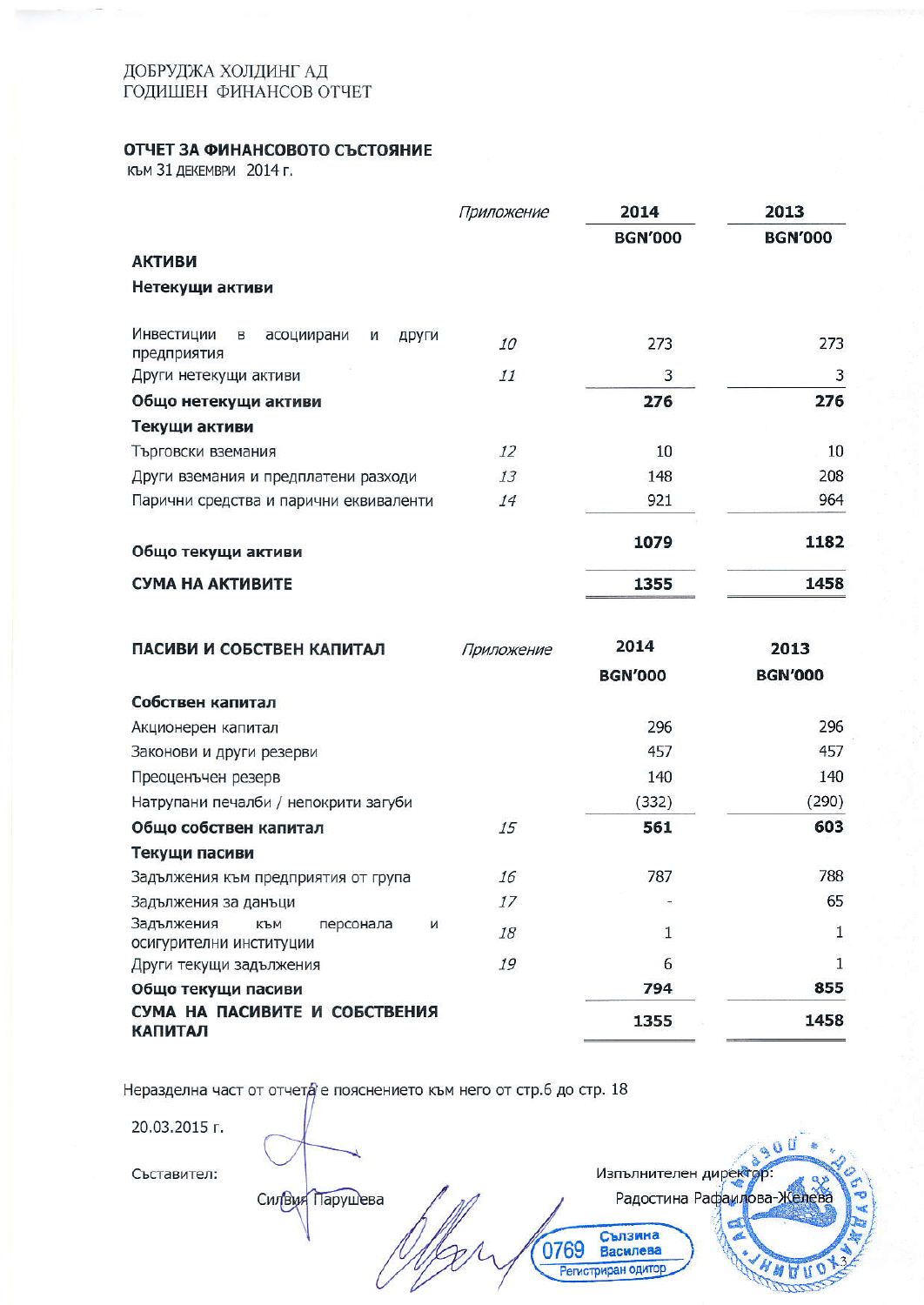## ОТЧЕТ ЗА ПАРИЧНИТЕ ПОТОЦИ

за периода 01 Януари - 31 декември 2014 г.

|                                                                                | 31,12,2014     | 31,12,2013     |
|--------------------------------------------------------------------------------|----------------|----------------|
|                                                                                | <b>BGN'000</b> | <b>BGN'000</b> |
| ПАРИЧЕН ПОТОК ОТ ОПЕРАТИВНА ДЕЙНОСТ<br>Парични потоци, получени от конграгенти |                | 1              |
| Парични потоци, платени на контрагенти                                         | (26)           | (37)           |
| Плащания на персонала и осигуровки                                             | (25)           | (26)           |
| Други плащания за оперативна дейност                                           | (6)            | (4)            |
| Платени корпоративни данъци                                                    | (65)           |                |
| Нетен паричен поток от оперативна дейност                                      | (122)          | (66)           |
| ПАРИЧЕН ПОТОК ОТ ФИНАНСОВА ДЕЙНОСТ                                             |                |                |
| Парични потоци свързани с предоставени и получени заеми                        | 26             |                |
| Постъпления от лихви                                                           | 55             | 45             |
| Платени дивиденти и др. подобни                                                | (1)            | (2)            |
| Парични потоци от други финансови плащания                                     | (1)            | (2)            |
| Нетен паричен поток от финансова дейност                                       | 79             | 41             |
| НЕТНО УВЕЛИЧЕНИЕ/(НАМАЛЕНИЕ) НА ПАРИЧНИТЕ<br>СРЕДСТВА И ПАРИЧНИТЕ ЕКВИВАЛЕНТИ  | (43)           | (25)           |
| Парични средства и парични еквиваленти в началото на<br>периода                | 964            | 989            |
| Парични средства и парични еквиваленти в края на периода                       | 921            | 964            |

Неразделна част от отчета е пояснението към него от стр.6 до стр. 18

20.03.2015 г.

Съставител:

Силвия Гарушева



 $\overline{4}$ 

Сълзина 0769 Backness Рагистриран одитор